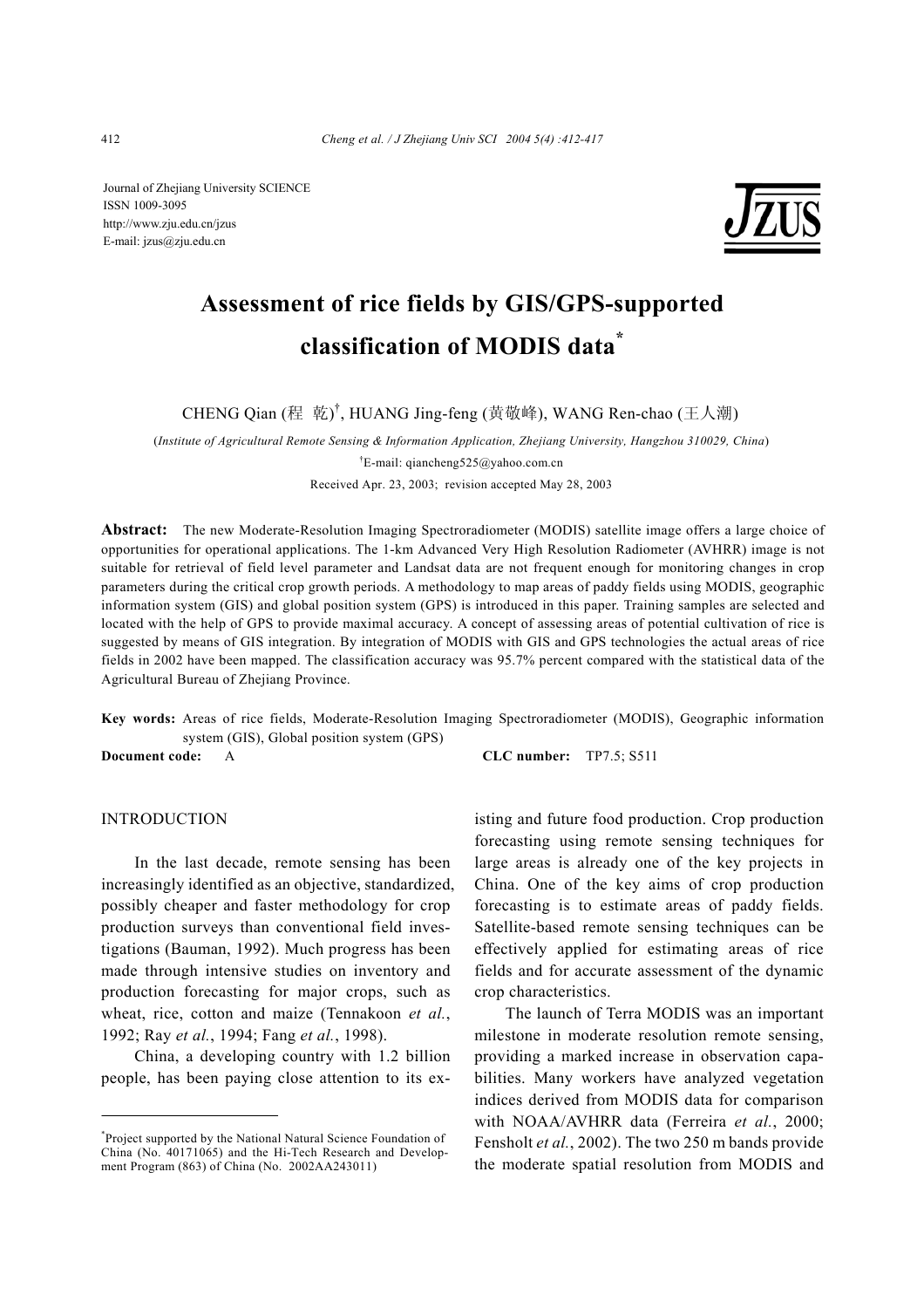unique daily observations of the land surface. The use of these data for land cover change detection was explored by Zhan *et al*.(2002). Introducing multi-temporal and multi-thematic spatial data supported the development of agricultural information systems based on GIS technologies. Janssen *et al.* (1990) observed an improvement of more than 12% in overall classification accuracy of agricultural fields when integrating topographical data from GIS with the classification of Landsat TM (Thematic Mapper) satellite data.

In this paper a method for estimation of the extension of areas of rice fields in Zhejiang Province in 2002 is presented. The integration of MODIS, GIS and GPS increased the classification accuracy of areas of paddy fields. The location of paddy fields was defined by GIS and after training samples were selected by GPS, the areas of rice fields were then extracted by the classification of MODIS data.

## MATERIALS AND METHODS

#### **Study area**

The study area is located in China's Zhejiang Province (118°01′ E to 123°10′ E, 27°06′ N to 31°11′ N) with area of 10 530 000 ha and 71.6% hilly and mountainous regions, 22.0% plains and 6.4% rivers and lakes. The mean annual precipitation is 1320.9 mm and mean annual temperature is 16.2 °C. The soils are mostly red soils and paddy soils. Paddy fields cover most of the irrigated farm land. Agricultural production is comprised mainly of cereal crops such as rice, wheat and maize.

## **Acquisition of image data**

The MODIS instrument onboard NASA's Terra satellite is a scanning radiometer system with 36 spectral bands extending from the visible to thermal infrared wavelengths (Running *et al*., 1994). The first seven bands are primarily designed for remote sensing of land surfaces providing spatial resolutions of 250 m for band 1 (red, 620−670 nm) and band 2 (near infrared, 841−876 nm), and 500 m for bands 3 to 7 (459−479, 545−565, 1230−1250, 1628−1652, 2105−2155 nm, respectively). Orbital parameters of the Terra satellite and MODIS viewing geometry produce daily global coverage with a revisiting frequency of approximately 1.2 days. MODIS data have higher spatial resolution than NOAA/AVHRR with similar temporal resolution. For this study band 1 and band 2 of MODIS imagery were used to map areas of rice fields. According to the farming practice in the study area MODIS data of July 24th and September 1st, 2002 covering the whole of Zhejiang Province was acquired with the support of the Remote Sensing Application Centre at the Chinese Academy of Science. This date correspond with the late rice planting season (transplant stage and elongation stage).

The software packages used for image and geo-information analyses were ENVI 3.4 and ARC/ INFO 8.1. Topographic maps, 1:250000 scale land maps, recently produced maps of vegetation types, land cover / land use maps and other ancillary geoinformation were also used in the study. GPS was applied to register the training samples.

#### **Image processing**

Data processing was performed by using ENVI 3.4 software. Twenty-six ground control points (GCPs) extracted from a 1:250000 digital topographic map were used for geocoding the image data. Radiometric correction was carried out. Co-registration accuracy of the image was better than 0.5 pixel in both *x* and *y* directions.

The 1:250000 land use map of Zhejiang Province was digitized and a land use mask was created. Afterwards the potential rice cultivation areas or the land use class rice fields were extracted.

The MODIS image of Zhejiang Province was superimposed on the mask of potential areas of rice fields. According to investigations in the rice cultivation regions, the training samples were selected by using GPS. Classification of the specific subsets of MODIS data allowed for the assessment of the actual area of paddy fields. Fig.1 illustrates the whole process of information extraction.

RESULTS AND DISCUSSION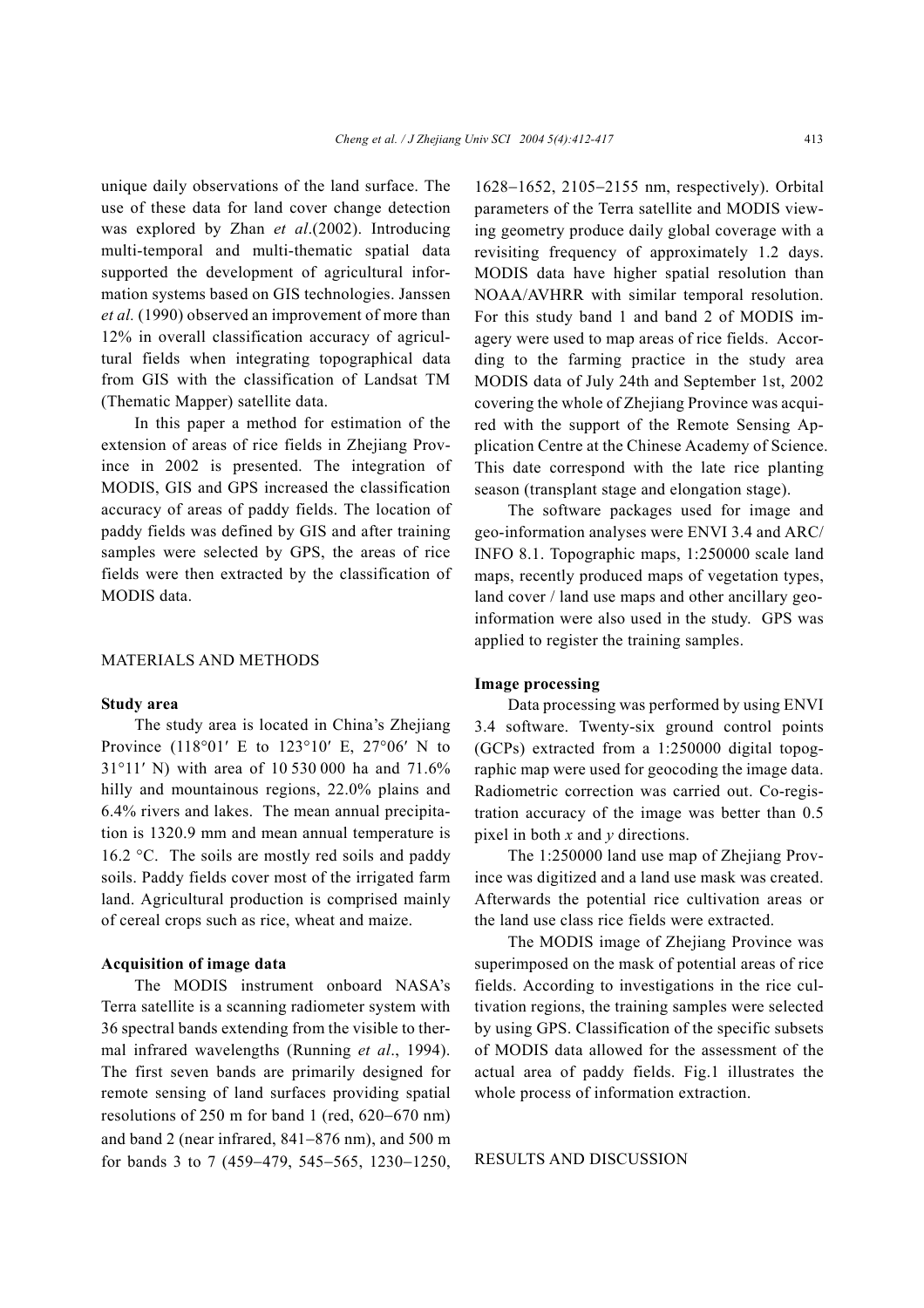

**Fig.1 Flow chart of GIS/GPS-supported classification of MODIS data**

# **Assessment of rice fields areas using MODIS data**

The training samples were selected according to the land use map and the features in the MODIS image, additionally taking into account the variations of geographical and climatic conditions. Nineteen training samples of rice, dry land, water, forest and town were selected. The supervised approach of Minimum Distance Classification was conducted. Table 1 highlights the classification results. Because areas of rice fields are distributed all over the province and were thus hardly to be identified and separated from other sorts of vegetation coverage, the accuracy of results was poor.

# **Assessment of areas of potential rice fields by integrating GIS**

Although the quantitative results of the Minimum Distance Classification using MODIS data seemed good in terms of extracting areas of rice fields, it is difficult to guarantee that the classification results obtained really belong to early rice and not to other vegetation types. The objective of this study was to extract areas of paddy fields using MODIS data. It was not aimed to classify all land use categories. Thus the potential areas of rice cultivation were extracted to avoid misclassification of rice fields versus forest, water and other land use classes.

The potential areas of rice fields indicate the locations of areas of cultivation of rice as well as of rice rotation. Thus the potential areas of rice fields were usually larger than the actual areas.

According to the regulations of the Zhejiang land use map, the cultivated land is divided into irrigated land, land of rainfed agriculture and dry land. The irrigated land and the land of rainfed agri-

**Table 1 Classification results based on Minimum Distance Classification of MODIS imagery** 

| Name of type | Minimum distance classification |         |               |                        |
|--------------|---------------------------------|---------|---------------|------------------------|
|              | Statistical area (ha)           | Pixels  | Area (ha)     | Relative error $(\% )$ |
| Rice area    | 957 293                         | 183 827 | 1 148 918     | 20.0%                  |
| Dry land     | 278 713                         | 72 608  | 453 800       | 62.8%                  |
| Forest       | 5 5 8 7 5 3 5                   | 546 781 | 3 4 1 7 3 8 1 | $-38.8\%$              |
| Water area   | 912 357                         | 14 0 76 | 87975         | $-90.4%$               |
| Town area    | 559 293                         | 30 112  | 188 200       | $-66.4\%$              |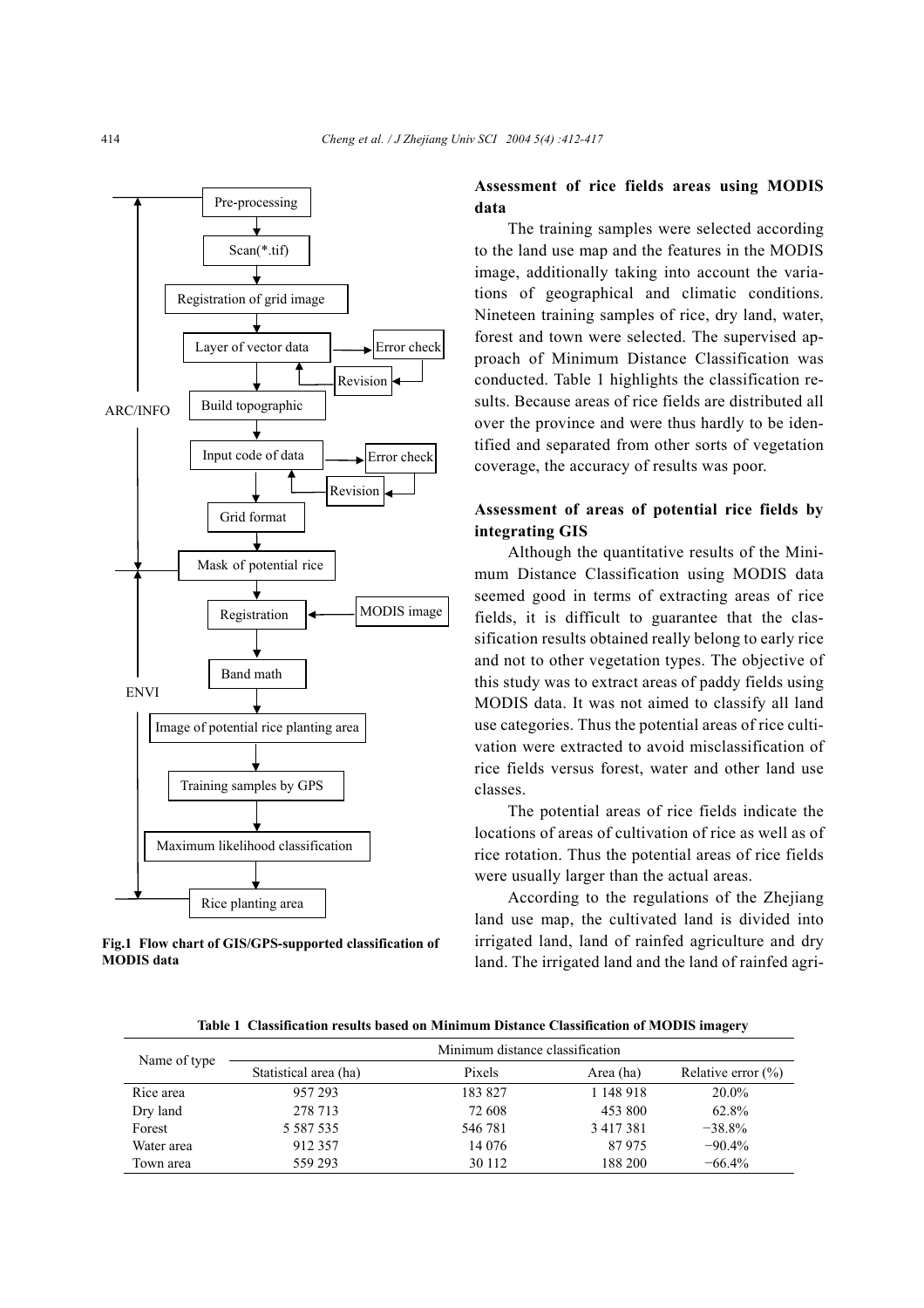culture are potential areas of rice cultivation. Thus these two classes were extracted from the digital land use map (Fig.2).



**Fig.2 Potential rice cultivation areas and training samples**

# **GPS-supported selection of training samples and subsequent extraction of areas of rice fields**

Although the extraction of potential areas of rice fields allowed for the removal of land cover classes such as dry land, forest, water and settlements, the effects of embedded land use features like roads, villages and field ridge could not be removed. Therefore the MODIS image and the potential areas of rice fields were overlaid in order to extract the corresponding subsets of imagery. Afterwards the actual late rice area were distinguished from non-rice area and extracted.

In this paper, specifically, two MODIS 250 m scenes were analyzed; since, at this spatial resolution, only the Red and NIR bands are available.

Different studies proved that after transplanting, the tillering number of rice increase with rice growth (Wang, 1996; Shen *et al*., 1996). With the increase of rice canopy, the reflectance in NIR wavelength increases. When the effects of background weaken, the reflectance in Red wavelength in rice field decreases. So, vegetable indices in the rice field increase until the heading stage of rice. Therefore, the normalized difference vegetation index (NDVI) was used in this paper, and the difference of two times NDVI was calculated as follows:

$$
\Delta V I_{ij}^k = V I_{ij}^k(t_2) - V I_{ij}^k(t_1) \tag{1}
$$

Where *VIij* is vegetable indices (*VI*) of two times, *k* is wavelength, *i* and *j* are samples and lines of pixels,  $t_1$  and  $t_2$  are the first and second times.

For the image of potential rice cultivation area,  $\Delta V I_{ii}^{k}$  corresponding to indices of two times pixels must be greater than zero.

According to the farming practice in the study area, MODIS data of July 24th correspond to the transplant stage of rice growth in Zhejiang Province and MODIS data of September 1st correspond to elongation stage. In the transplant stage, the reflectance of rice which is young is weak, but in the elongation stage the reflectance of rice which is in active growth is stronger. Eq.(1) was used to calculate the difference of MODIS NDVI of July 24th and September 1st, 2002. The values of 23 520 pixels were less than zero and these pixels must be deleted from this image. The classification map was created using two bands at 250 m of MODIS data of September 1st and the  $\Delta V I_{ii}^{k}$  image.

The supervised classification approach of Maximum Likelihood Classification was applied to extract the rice fields.

In a supervised classification the spectral characteristics of the selected training samples are used to sharpen the classification algorithm towards mapping of specific land use/land cover classes based on the image data (Jensen, 1986). Once a representative number of training samples is selected, multivariate statistical parameters calculated from each training sample are used to classify each pixel. Each pixel is assigned to a land use class following its likelihood of membership. The quality of training samples is of utmost importance for achieving accurate classification results. According to investigations in the rice cultivation regions, 26 training samples were selected and registered by using GPS (Fig.2).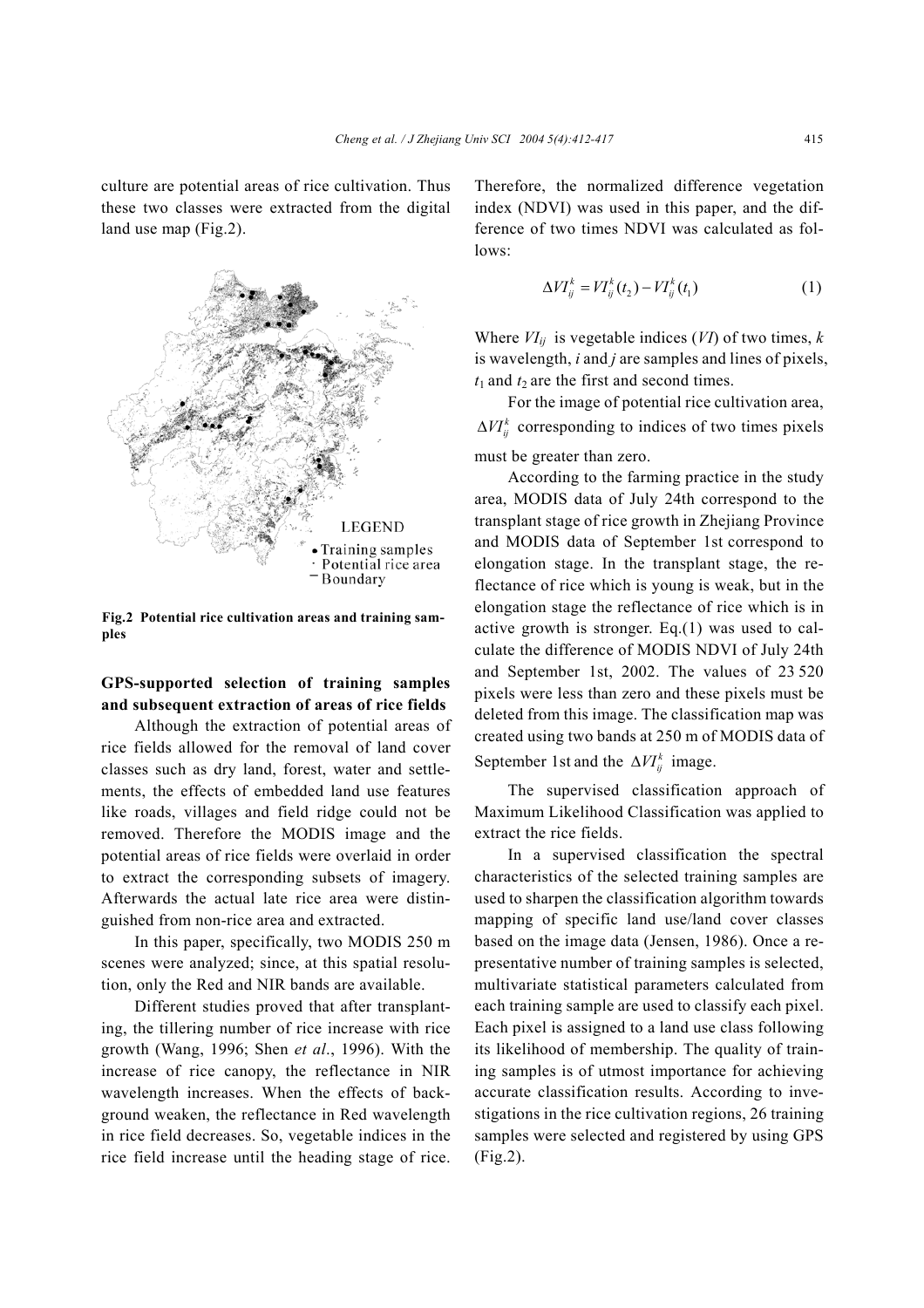Maximum Likelihood Classification achieved the best results in assessing areas of rice fields in hilly regions of Southern China compared to other classification methods (Lai and Yang, 1998). Therefore this study also applied the Maximum Likelihood Classifier for image analysis.

The results showed that the late rice cultivation areas in Zhejiang Province in 2002 extended over 998 456 ha (Fig.3). The relative error of estimation of area is 4.3% compared to the data of the Agricultural Bureau of Zhejiang.



**Fig.3 Area of late rice cultivation in Zhejiang Province**

The quantitative accuracy of this method was enhanced up to 95.7%, and the spatial accuracy of rice location was also enhanced. Since late rice is planted in paddy fields and the results of this study were derived from MODIS imagery of these paddy fields, the probability of detecting areas of late rice was highest.

# **CONCLUSION**

The introduced methodology is promising. It enhanced the quantitative accuracy from 80.0% for MODIS-based image classification to 95.7%. It ensured that the late rice cultivation areas were exactly extracted. The concept of GIS was employed to support spatial information management, and analysis of spatial data combined with related MODIS data was used to support the rice area extraction process. Using GPS for registering the training samples allowed for accurate calculation of spectral parameters of land use classes and especially of areas of rice fields. GIS was a very helpful tool to pinpoint the location of potential areas of rice fields. The classification accuracy of areas of late rice cultivation by means of remote sensing techniques was thus significantly increased.

The two 250 m bands of MODIS provide moderate spatial resolution and daily observation of the land surface. It could be verified that these data are well suited for mapping areas of rice fields and for assessing growth parameters of rice.

Using the integration of GIS, GPS and MODIS-based image analysis enhances the quantitative and qualitative accuracy of classification of rice fields. The methodology proved to be feasible, repeatable, and fast, since the GIS database and GPS were available. The range of relative error of classification was small. The methodology can be effectively used for the accurate classification of rice fields based on daily available MODIS earth observation data.

### ACKNOWLEDGMENTS

The authors are very grateful to Prof. Habil. Elmar Csaplovics, Department of Geosciences, University of Dresden, Germany, who helped review this paper and gave valuable comments.

#### **References**

- Bauman, B.A.M., 1992. Radiometric measurements and crop yield forecasting – some observations over Millet and Sorghum experimental plots in Mali. *International Journal of Remote Sensing*, **9**(10):1539-1552.
- Fang, H.L., Wu, B.F., Liu, H.Y., Huang, X., 1998. Using NOAA AVHRR and Landsat TM to estimate rice area year-by-year. *International Journal of Remote Sensing*, **19**(3):521-525.
- Fensholt, R., Sandholt, I., Rasmussen, M.S., 2002. Earth Observation of Vegetation Status in A Semi-arid Envi-